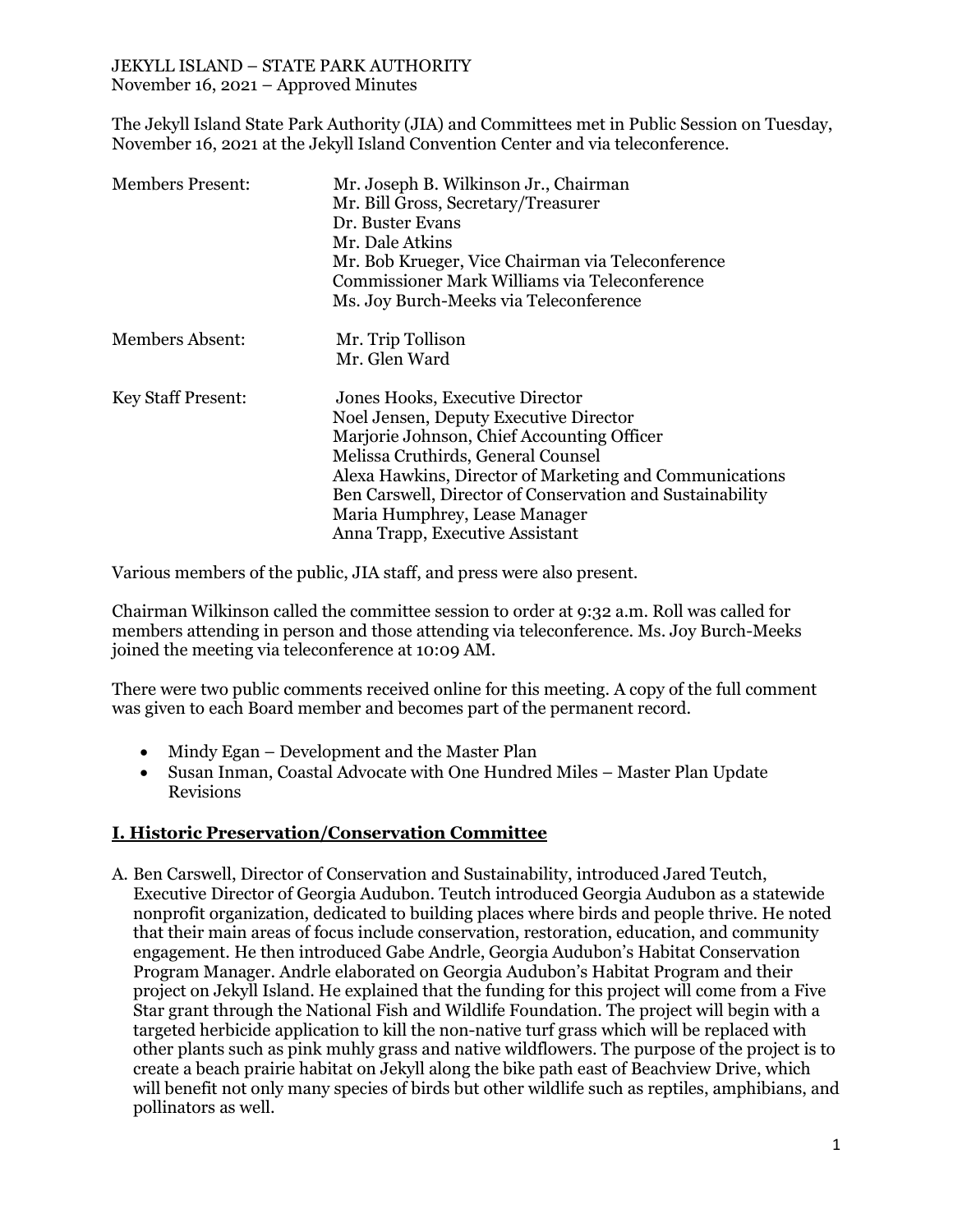#### JEKYLL ISLAND – STATE PARK AUTHORITY November 16, 2021 – Approved Minutes

- B. Ben Carswell, Director of Conservation and Sustainability, provided a Conservation Update. Highlights of his presentation included:
	- The recent "King Tide" event, during which Jekyll saw record high tides which caused wave splash over the revetment into the sand berm.
	- The first survey two years post construction the Revetment showed that the peak elevation has not dropped.
	- The successful Ranger led "Gatorolgy" program has increased its participants by 67% since 2019.

There were no public comments.

# **II. Finance Committee**

- A. Mr. Bill Gross, Finance Committee Chair summarized the October Financials including an overview of Revenues, Expenses, Net Operating Cash, Traffic Statistics, and Hotel Statistics.
	- Revenues were \$2,598,995
	- Expenses were \$2,102,254.
	- Net Operating Cash Income was \$496,741.
	- Total Traffic Counts were 114,883 vehicles.
	- Hotel Revenues were reported at \$5.4million with a 67.3% Occupancy Rate.

There were no public comments.

## **IV. Marketing Committee**

- A. Alexa Hawkins, Director of Marketing and Communications, presented the Marketing Department Report. Her report focused on Holly Jolly Jekyll which consists of six weeks of holiday events and activities beginning on Friday, November  $26<sup>th</sup>$  starting with the lighting of the *Great Tree.* Seasonal events continue through January 2, 2022 including:
	- Peppermint Land at Jekyll Island Mini Golf
	- Holly Jolly Light Tours at Mosaic, plus self-guided tours
	- Holly Jolly Trading Post at Skeet House, the official retail shop.
	- Santa sightings around the island

Additional scheduled events include:

- The Cold-Stunned Plunge on November  $27<sup>th</sup>$ , a new event with proceeds supporting the Georgia Sea Turtle Center.
- The Holly Jolly Jekyll Light Parade on December 4<sup>th</sup>
- Holiday Big Truck Roundup at Great Dunes Beach Park on December  $4<sup>th</sup>$
- Fireworks at Great Dunes Beach Park on December 11<sup>th</sup> and 18<sup>th</sup>
- Drive-In Movie: Frosty the Snowman on December 12th and 19th

Hawkins ended her presentation by reminding everyone that [www.Jekyllisland.com/holiday](http://www.jekyllisland.com/holiday) is the official site for all things Holly Jolly.

There were no public comments.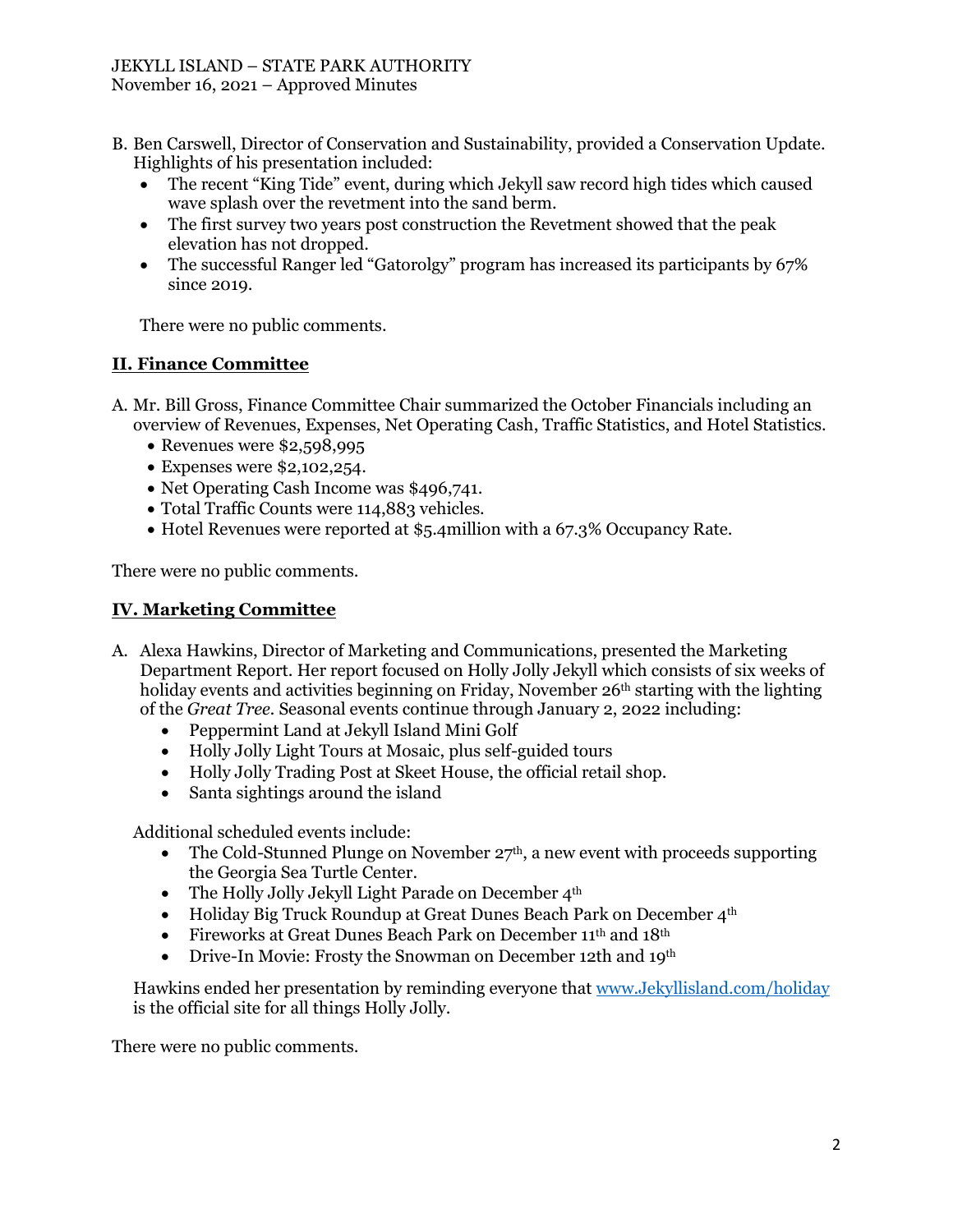# **VI. Committee of the Whole**

A. Maria Humphrey, Lease Manager, presented the lease renewals for three locations on Pier Road: Something for Everyone, Just by Hand, and Cotton & Copper. The term for each lease begins January 1, 2022 and ends December 21, 2023.

A motion to recommend approval of the Pier Road Lease Renewals was made by Dr. Evans and seconded by Mr. Gross. The motion carried unanimously.

B. Melissa Cruthirds, General Counsel, presented the first amendment to the Verizon Lease for the communications tower located at 2 Stable Road. She noted that the original lease was effective July 17th, 2009, and Verizon Wireless now wishes to sublease out a portion of their tower to AT&T, which is allowed pursuant to the Lease. As part of this process, Verizon and the JIA have agreed to amend Verizon's Lease Agreement to modify various provisions that needed updating and strengthening.

A motion to recommend approval of the Amendment to the Lease with Verizon Wireless at 206 Stable Road was made by Mr. Gross and seconded by Mr. Krueger. The motion carried unanimously.

C. Melissa Cruthirds, General Counsel, called on Leigh Askew Elkins with Carl Vinson Institute of Government to present revisions made to the 2021 Master Plan Update. Elkins noted that these revisions were made following a Public Hearing held on October 14, 2021 during which a summary presentation of the Master Plan Update was given. There were approximately 75 attendees, 3 of which provided in-person comments. Forty-three additional comments were received through an online comment portal, which closed on October 18, 2021. These comments were submitted to the JIA Board and Oversight Committee.

Elkins continued by summarizing the Master Plan Update Revisions and Clarifications as follows:

- Additional Appendix that pulls out each recommendation into a bulleted "to do" list.
- Clarification that as a five-year plan, there are no short- or long-term goals, all recommendations should be addressed over the next five years.
- The inclusion of a cover letter to recognize and reiterate the importance of managing capacity.
- Recommendation that a process be developed to provide for public input should the redevelopment of Developed land change the use of that land.
- Addition of a section on Land Use to further clarify how land is categorized (based on recommendations of task forces that informed the 2014 plan) and addition of the maps from the 2014 plan that highlight those changes. Several "to-do" list items were also added to this Land Use section to assist with managing the carrying capacity of the island.

Cruthirds noted that the red-line version of the 2021 Master Plan revisions was submitted to the Legislative Oversight Committee and other statutorily required state entities on October 25, 2021. She requested that the Board ratify that submission.

A motion to recommend ratification of the Submission of the Revised Proposed Master Plan Update sent to Georgia State Officials on October 25, 2021 was made by Mr. Gross and Seconded by Dr. Evans. Roll was called and the motion carried by unanimous consent.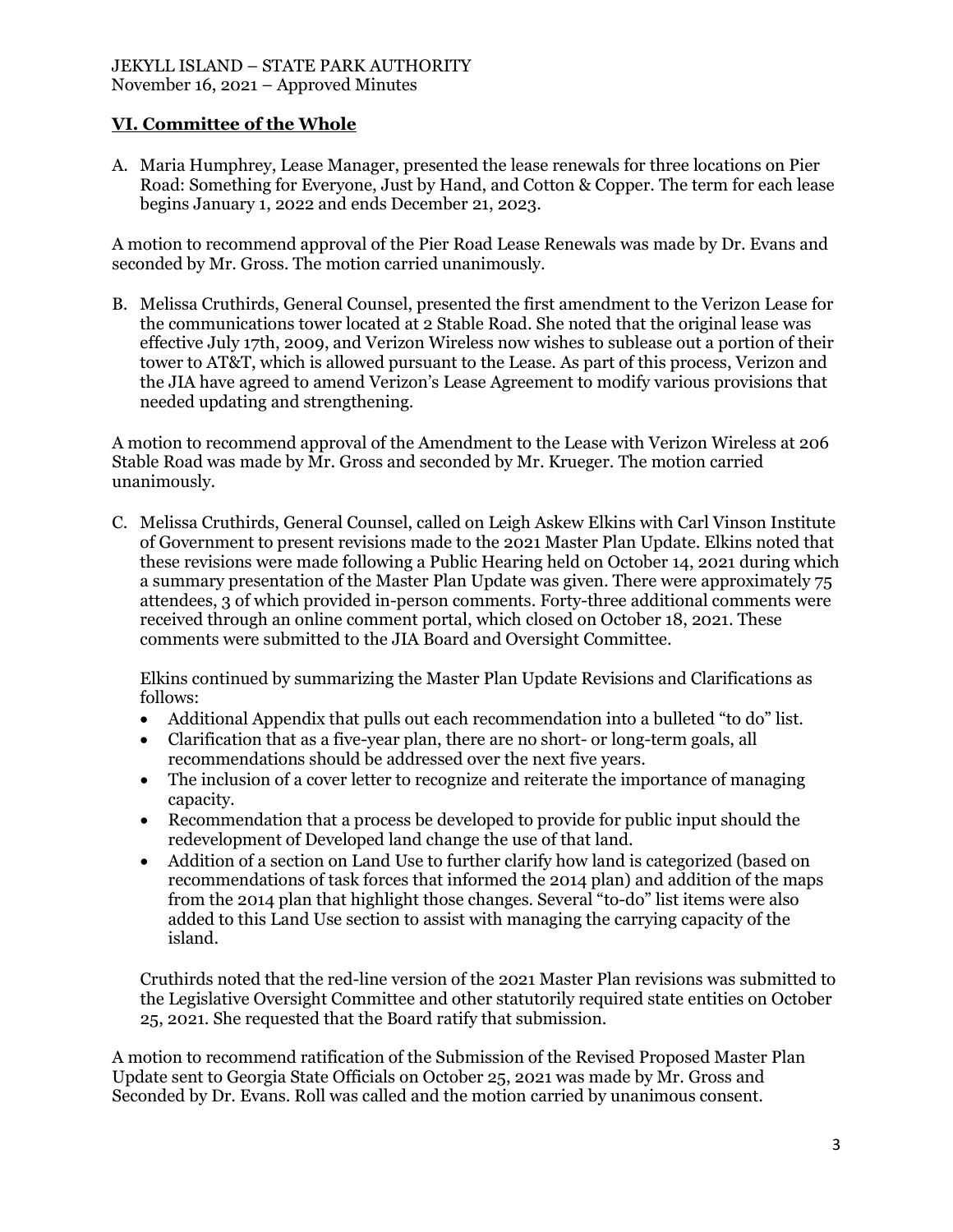# JEKYLL ISLAND – STATE PARK AUTHORITY

November 16, 2021 – Approved Minutes

- D. Noel Jensen, Deputy Executive Director, provided an Operations Update focusing predominantly on the Campground Expansion noting the following points:
	- A Tree Survey with Shupe Surveying Company was recently completed, and in-house tree inventory continues.
	- Drawings for the expansion are being adjusted as needed to avoid interfering with significant trees and clusters of trees.
	- Proposed Yurt Site Concept Drawing was provided.
	- The relocation of the entrance will improve safety.
	- Four new bathrooms will be built which include ADA compliant showers.
	- Timeline of Construction:
		- o January 2022: Final EAP Release and Tree Inventory/Survey Completion
		- o February 2022: Begin Bathhouse Construction, Begin Selective Clearing, and Install **Infrastructure**
		- o March 2022: Finalize Store Drawings
		- o May 2022: Begin Store Construction, Complete Infrastructure, Begin RV Pads, and Begin Pervious/Asphalt Paving
		- o July 2022: Begin Yurt Construction

Additionally, Jensen thanked Roads and Grounds, Facilities, and all other employees who have put in an extraordinary effort to ensure the lights on Jekyll are nothing short of spectacular through creating and building hundred of unique ornaments.

- E. Jones Hooks, Executive Director, Presented the Executive Director's Report. He discussed the following points:
	- The Proposed Board Meeting Schedule for 2022 and the JIA Holidays for 2022
	- Golf Course Master Plan
		- o The Golf Course Archeological Study is still on-going, and the final results of that study are expected during the first quarter of 2022.
		- o Hooks referenced the Golf Digest Article, "The Revival of These Muny Courses is an Inspiration for Public Golf".
		- o The JIA Landscaping Crew received a letter from the City of Brunswick thanking the team for their assistance in renovating Queen Square in Downtown Brunswick.
		- $\circ$  No responsive submissions were received for the Amphitheater Project RFP by the November 12th deadline. This RFP will be revised and brought before the Board at a later date.
		- o Verizon received approval from the Federal Aviation Administration to raise the height of a temporary tower located on the south end of the island.
- F. Mr. Wilkinson presented the Chairman Comments and thanked the JIA Staff for their efforts and dedicated service.

Mr. Wilkinson opened the floor to public comments. There were two public comments made during the meeting:

- Jim McKenna, President of the Jekyll Island Citizen Association (JICA), provided a copy of a letter that JICA submitted to the Legislative Oversight Committee expressing the association's concerns regarding overdevelopment of Jekyll Island.
- Mindy Egan spoke on the historic precedents regarding land use on Jekyll Island.

The Chairman continued directly into the JIA Board Meeting.